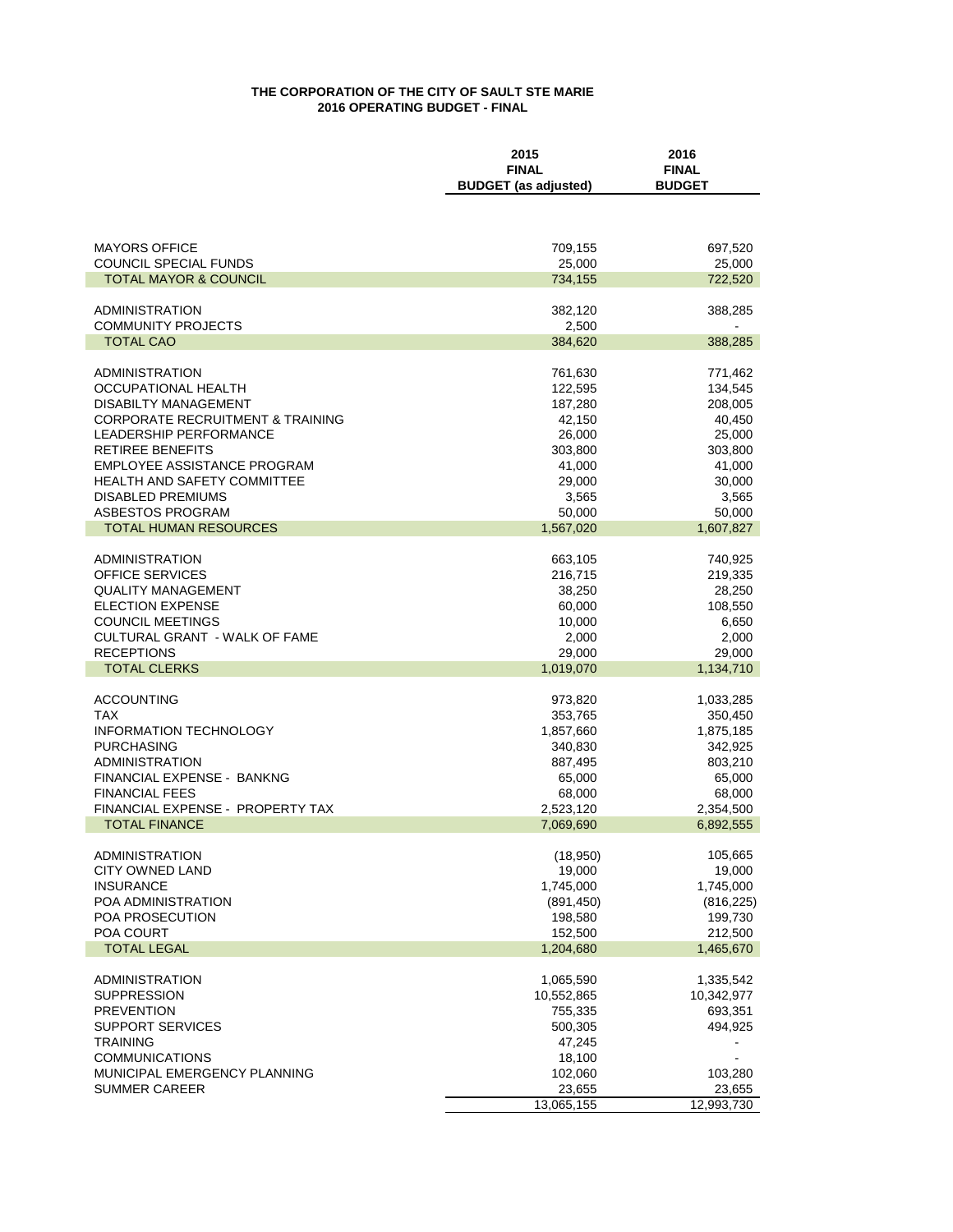|                                                         | 2015<br><b>FINAL</b><br><b>BUDGET</b> (as adjusted) | 2016<br><b>FINAL</b><br><b>BUDGET</b> |
|---------------------------------------------------------|-----------------------------------------------------|---------------------------------------|
|                                                         |                                                     |                                       |
| <b>VEHICLE OPERATION</b>                                | 154,725                                             | 116,040                               |
| <b>PATIENT CARE</b><br><b>PARAMEDICS</b>                | 159,325<br>3,215,825                                | 119,490<br>2,378,205                  |
| <b>ADMINISTRATION</b>                                   | (3,541,875)                                         | (2,622,735)                           |
| <b>FIRST RESPONSE TEAMS</b>                             | 12,000                                              | 9,000                                 |
| <b>GARDEN-VEHICLE OPERATION</b>                         | 33,950                                              | 30,750                                |
| <b>GARDEN-PATIENT CARE</b>                              | 30,000                                              | 19,500                                |
| <b>GARDEN-PARAMEDICS</b>                                | 591,035                                             | 827,945                               |
| GARDEN-ADMINISTRATION                                   | (685, 770)                                          | (896, 720)                            |
| <b>GARDEN-STATION</b>                                   | 30,785                                              | 18,525                                |
|                                                         |                                                     |                                       |
| <b>TOTAL FIRE</b>                                       | 13,065,155                                          | 12,993,730                            |
| <b>ENGINEERING DESIGN</b>                               | 1,856,610                                           | 1,838,420                             |
| ENVIRONMENTAL INITATIVE                                 | 180,675                                             | 182,501                               |
| <b>ADMINISTRATION</b>                                   | 339,890                                             | 360,730                               |
| <b>BUILDING SERVICES</b>                                | 1,384,445                                           | 1,395,919                             |
| <b>BUILDING INSPECTION</b><br><b>BY-LAW ENFORCEMENT</b> | (117, 150)                                          | (42, 381)                             |
| <b>PLANNING</b>                                         | 169,370<br>601,900                                  | 171,690<br>611,035                    |
| <b>HYDRANTS</b>                                         | 902,600                                             | 998,000                               |
| <b>STREET LIGHTING</b>                                  | 2,855,000                                           | 2,900,000                             |
| SEWAGE DISPOSAL SYSTEM                                  | 4,956,000                                           | 4,965,345                             |
| MISCELLANEOUS CONSTRUCTION                              | 1,300,000                                           | 1,300,000                             |
| TOTAL ENGINEERING AND PLANNING                          | 14,429,340                                          | 14,681,259                            |
| WORKS: ADMIN/SUPVERVISION/OVERHEAD                      |                                                     |                                       |
| ROADWAYS                                                | 3,070,440<br>2,982,205                              | 3,018,560<br>2,922,150                |
| <b>SIDEWALKS</b>                                        | 867,535                                             | 848,677                               |
| WINTER CONTROL ROADWAYS                                 | 5,872,930                                           | 6,013,955                             |
| SANITARY SEWERS                                         | 1,531,100                                           | 1,837,630                             |
| <b>STORM SEWERS</b>                                     | 542,530                                             | 536,568                               |
| <b>TRAFFIC &amp; COMMUNICIATIONS</b>                    | 1,696,775                                           | 1,739,820                             |
| <b>CARPENTRY</b>                                        | 681,030                                             | 689,910                               |
| <b>ADMINISTRATION</b>                                   | 1,689,990                                           | 1,706,340                             |
| <b>BUILDINGS &amp; EQUIPMENT</b>                        | 1,958,450                                           | 1,782,855                             |
| <b>WASTE MANAGEMENT</b>                                 | 2,448,705                                           | 2,369,951                             |
| <b>PARKS OPERATIONS</b>                                 | 2,935,890                                           | 3,019,440                             |
| <b>SCHOOL GUARDS</b>                                    | 281,790                                             | 281,790                               |
| <b>TRANSIT</b><br><b>CEMETERY OPERATIONS</b>            | 5,912,300                                           | 5,842,801                             |
| <b>PARKING</b>                                          | 196,285                                             | 200,420                               |
| TOTAL PUBLIC WORKS AND TRANSPORATION                    | 32,667,955                                          | 32,810,867                            |
| <b>SWITCHBOARD</b>                                      | 65,995                                              | 67,160                                |
| SPORTS ADMINISTRATION                                   | 14,265                                              | 13,415                                |
| RECREATION & CULTURE ADMINISTRATION                     | 389,784                                             | 416,950                               |
| CANADA DAY                                              | 10,000                                              | 10,000                                |
| MAYORS YOUTH ADVISORY                                   | 18,500                                              | 27,500                                |
| MISCELLANEOUS PROGRAMS                                  | 20,715                                              | 20,975                                |
| PARKS & REC ADVISORY COMMITTEE                          | 2,465                                               | 2,465                                 |
| <b>SPORT FISHING</b>                                    | 1,000                                               | 1,000                                 |
| ROBERTA BONDAR PARK                                     | 155,335                                             | 155,026                               |
| <b>BELLEVUE PARK MARINA</b>                             | (12, 158)                                           | (14, 583)                             |
| <b>BONDAR MARINA</b><br><b>LOCKS OPERATIONS</b>         | 46,309<br>36,790                                    | 38,869<br>37,593                      |
| SENIORS DROP IN CENTRE                                  | 299,915                                             | 302,240                               |
| STEELTON SENIORS CENTRE                                 | 164,525                                             | 166,510                               |
| HISTORIC SITES BOARD - OLD STONE HOUSE                  | 304,790                                             | 299,290                               |
| RHODES ARENA                                            | 743,060                                             | 683,480                               |
| RHODES POOL                                             | 615,960                                             | 641,935                               |
| <b>FACILITIY ADMINISTRATION</b>                         | 916,570                                             | 1,027,640                             |
| <b>FACILITIES-SUMMER STUDENTS</b>                       | 39,155                                              | 39,155                                |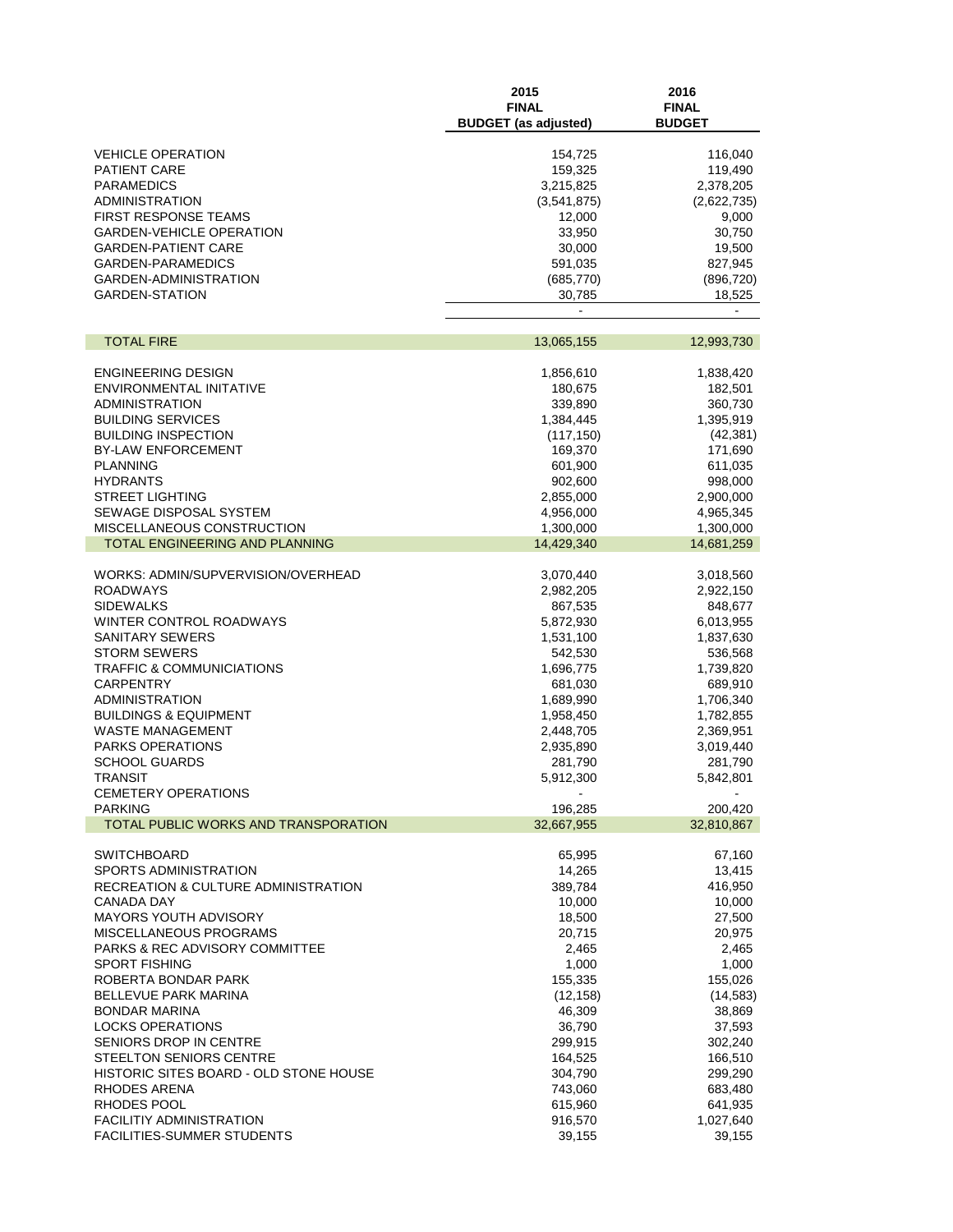|                                                            | 2015<br><b>FINAL</b><br><b>BUDGET</b> (as adjusted) | 2016<br><b>FINAL</b><br><b>BUDGET</b> |
|------------------------------------------------------------|-----------------------------------------------------|---------------------------------------|
|                                                            |                                                     |                                       |
| <b>GRECO POOL</b><br><b>MANZO POOL</b>                     | 45,050<br>21,015                                    | 45,260<br>21,170                      |
| <b>MCMEEKEN CENTRE</b>                                     | 141,560                                             | 140,065                               |
| <b>ESSAR CENTRE</b>                                        | 530,790                                             | 592,080                               |
| NORTHERN COMMUNITY CENTRE                                  | (67, 200)                                           | (70, 820)                             |
| BELLEVUE PARK CONCESSION                                   | 6,150                                               |                                       |
| <b>BUS TERMINAL CONCESSION</b>                             |                                                     |                                       |
| STRATHCLAIR CONCESSION                                     |                                                     |                                       |
| SINCLAIR YARD CONCESSION                                   |                                                     |                                       |
| MAY COURT DAY CARE CENTRE                                  | 123,065                                             | 100,890                               |
| <b>JESSIE IRVNG DAY CARE CENTRE</b>                        | 87,995                                              | 246,350                               |
| <b>HOLY FAMILY BEST START</b>                              | (33,995)                                            | 14,435                                |
| <b>CSD CENTRAL ADMINISTRATION</b>                          | 429,365                                             | 369,320                               |
| TOTAL COMMUNITY SERVICES DEPARTMENT                        | 5,116,770                                           | 5,395,370                             |
| <b>EMERGENCY FUND</b>                                      | 5,000                                               | 5,000                                 |
| <b>ISAP-IMMIGRATION PROGRAM</b>                            |                                                     |                                       |
| <b>HEALTHY KIDS CHALLENGE</b>                              | 50,000                                              | 50,000                                |
| <b>ACCESSIBILITY</b>                                       | 221,395                                             | 223,360                               |
| HOMELESSNESS PARTNERING                                    |                                                     | (14,000)                              |
| HOMELESSNESS INFORMATION                                   |                                                     | (4,000)                               |
|                                                            |                                                     |                                       |
| <b>DSSAB CONTRACTED SERVICES</b>                           |                                                     |                                       |
| Revenue                                                    | (8, 196, 220)                                       | (6,322,870)                           |
| Expense<br>Net                                             | 8,196,220                                           | 6,322,870                             |
|                                                            |                                                     |                                       |
| <b>TOTAL SOCIAL SERVICES</b>                               | 276,395                                             | 260,360                               |
| PUBLIC HEALTH OPERATIONS                                   | 2,301,475                                           | 2,405,043                             |
| <b>DSSAB LEVY</b>                                          | 15,684,491                                          | 16,724,702                            |
| <b>CONSERVATION AUTHORITY</b>                              | 329,925                                             | 475,065                               |
| <b>TOTAL LEVY BOARDS</b>                                   |                                                     |                                       |
|                                                            | 18,315,891                                          | 19,604,810                            |
| POLICE SERVICE BOARD                                       | 23,716,705                                          | 23,852,153                            |
| <b>LIBRARY BOARD</b>                                       | 2,920,770                                           | 2,891,035                             |
| ART GALLERY OF ALGOMA                                      | 175,925                                             | 180,785                               |
| <b>SSM MUSEUM</b>                                          | 175,140                                             | 177,540                               |
| <b>BUSH PLANE MUSEUM</b>                                   | 110,000                                             | 110,000                               |
| <b>CULTURAL RECOGNITION</b>                                | 1,500                                               | 1,500                                 |
| SAFE COMMUNITIES                                           | 40,000                                              | 40,000                                |
| <b>CRIME STOPPERS</b>                                      |                                                     | 25,000                                |
| MISC GRANT - ALGOMA UNIVERSITY                             | 40,000                                              | 40,000                                |
| MISC GRANT - MEMORIAL EXEMPT<br>MISC GRANT - PEE WEE ARENA | 17,000<br>21,000                                    | 17,000<br>12,750                      |
| MISC GRANT - OTHER SPORTS                                  | 10,000                                              | 10,000                                |
| <b>RED CROSS GRANT</b>                                     | 50,000                                              | 50,000                                |
| MISC GRANT-YOUTH PARTNERSHIP                               | 9,000                                               |                                       |
| <b>CULTURAL GRANTS</b>                                     | 53,900                                              | 53,900                                |
| ECONOMIC DEVELOPMENT CORPORATION                           | 1,196,965                                           | 1,204,165                             |
| <b>DESTINY SSM</b>                                         | 30,000                                              | 30,000                                |
| <b>DEVELOPMENT SSM</b>                                     | 246,000                                             | 246,000                               |
| <b>INNOVATION CENTRE</b>                                   | 277,890                                             | 277,890                               |
| <b>TOURIST PROMOTION</b>                                   | 168,655                                             | 168,655                               |
| <b>EDF BUDGET</b>                                          | 500,000                                             | 500,000                               |
| PHYSICIAN RECRUITMENT                                      |                                                     |                                       |
| TOTAL OUTSIDE AGENCIES & GRANTS TO OTHERS                  | 29,760,450                                          | 29,888,373                            |
| <b>PROVISIONS CURRENT</b>                                  | (32, 943, 116)                                      | (32, 573, 278)                        |
| CAPITAL FROM CURRENT                                       | 1,100,000                                           | 600,000                               |
| CONTINGENCY UNFORESEEN                                     | 175,000                                             | 125,000                               |
| TRSF TO RESERVE CONTINGENCY                                | 1,234,155                                           | 2,225,000                             |
| MISCELLANEOUS ADMINISTRATION EXPENSES                      | 627,760                                             | 588,410                               |